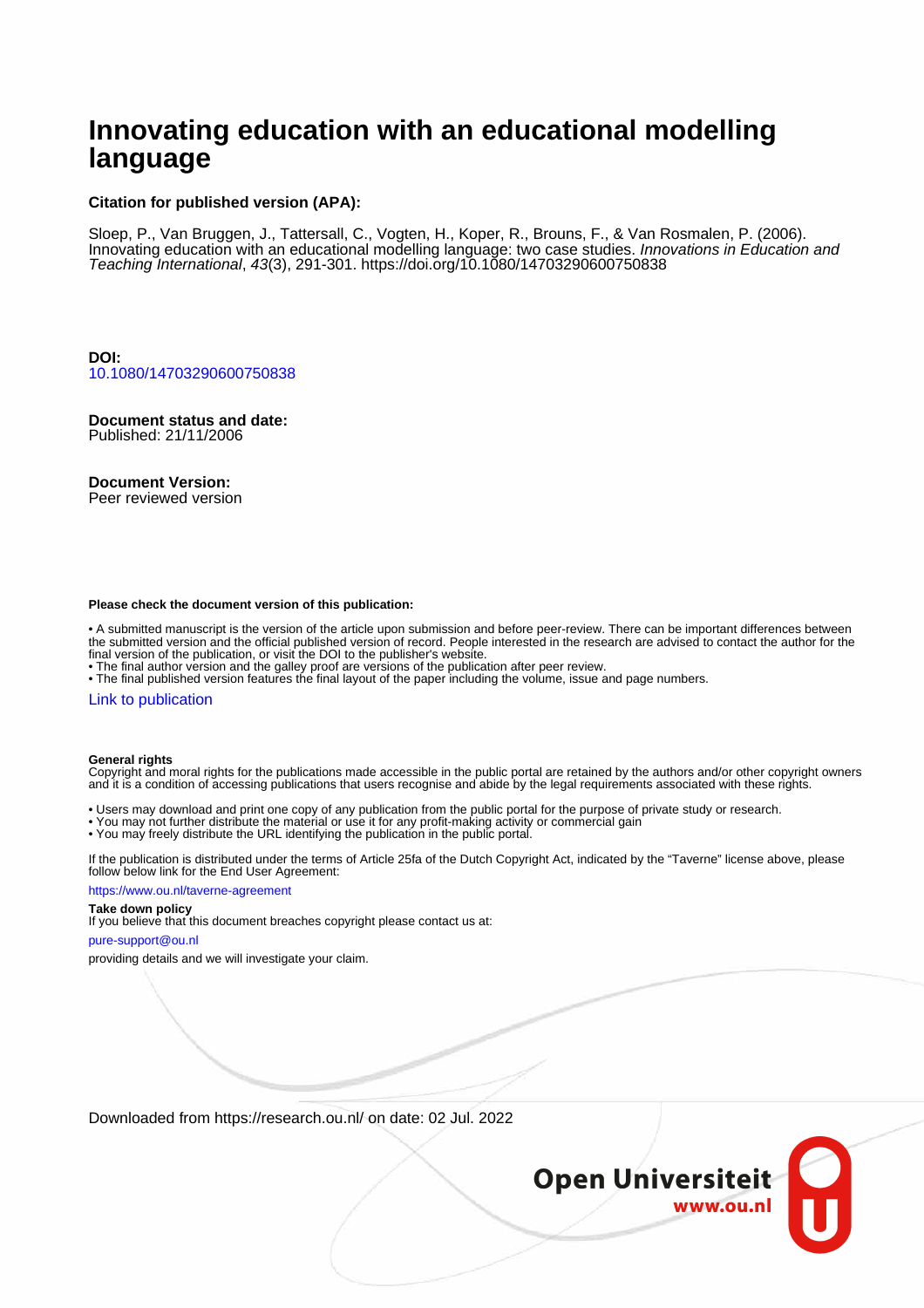TITLE

Innovating education with an educational modelling language: two case-studies

*Peter B. Sloep, Jan van Bruggen, Colin Tattersall, Hubert Vogten, Rob Koper, Francis Brouns, Peter van Rosmalen*

Open Universiteit Nederland

All correspondence should be sent to the first author: Dr. P.B. Sloep Open Universiteit Nederland Postbus 2960 6401 DL Heerlen The Netherlands <mailto:peter.sloep@ou.nl>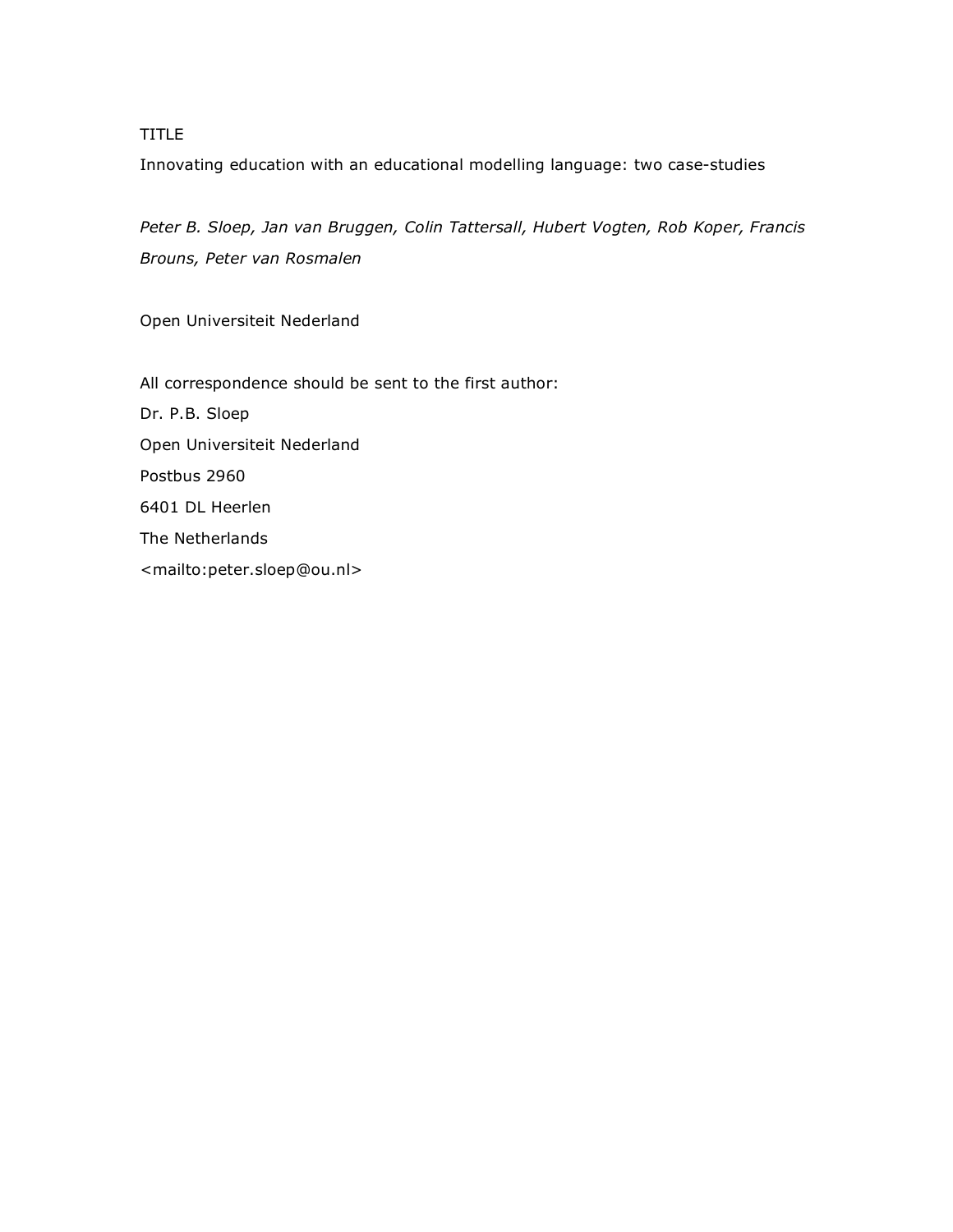#### SUMMARY

The ultimate aim of this study is to investigate how one may maximise the success chances of an educational innovations based on the implementation of an educational modelling language. These languages are both technically and organisationally quite demanding. Their implementation therefore constitutes a major innovation. Two different implementation cases of the educational modelling language EML provide the data for the investigation. The one case is situated in an institution for higher professional education that caters for on-campus students, the other in an institution for higher, open distance education that serves off-campus, home-based students. Together, the cases represent two important dimensions of the space of possible educational modelling language implementations. Rogers' diffusion-innovation theory is used as the backdrop for the analysis of the cases. It not only provides a common yard stick, but more importantly helps understand why the implementations failed in particular respects. Thus, it helps formulate guidelines for future implementations. In this respect, a current candidate, IMS Learning Design, is discussed at some length.

#### Keywords

innovation; innovation-diffusion theory; Rogers; education; virtual learning environment; VLE; educational modelling language; EML; learning design; IMS Learning Design specification; IMS LD; evaluation

### 1 INTRODUCTION

Long since, formal education has been almost synonymous with classroom teaching. The predominant pedagogic approach amounted to the teacher reciting what students were supposed to learn. Over the last decade this situation has changed significantly. With the advent of the computer, the classroom learning environment has been extended with, in some cases even replaced by a virtual learning environment (Sloep, 2004a; Oppenheimer, 2003). This learning environment is virtual in that the learning affordances offered by the traditional classroom have been replaced by and augmented with computer mediated affordances.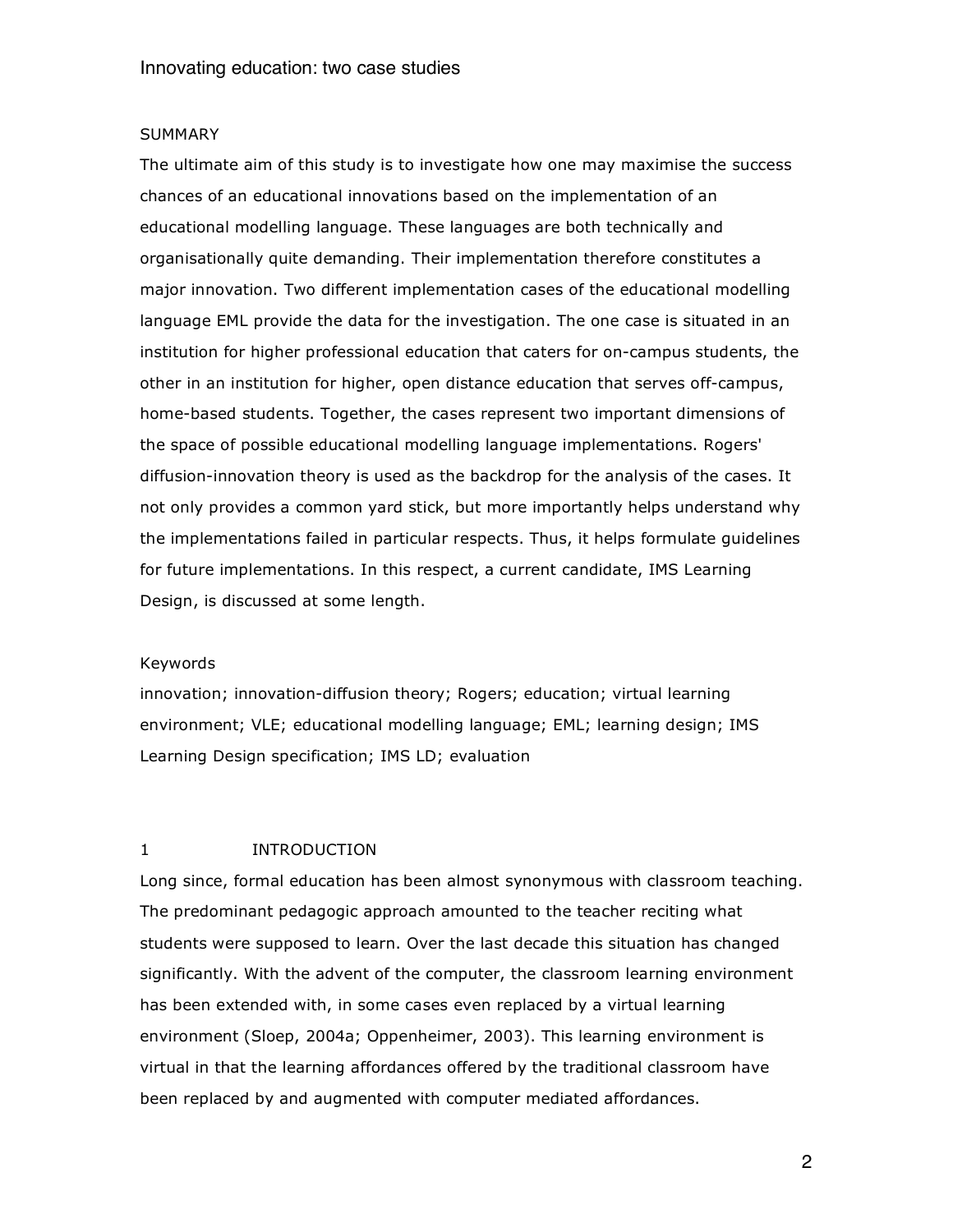Communication among students, for instance, which in a classroom takes place in virtue of the students' physical proximity, is now mediated via e-mail, chat programs, conferencing software, and the like in the computer realm. Similarly, learning content that in a classroom would either be orally transmitted by the teacher or read by the students in books, lecture notes, etc., in the computer age is made available also or solely on screen. Moreover, as an extension of services offered to the student, teacher's help may be accessed even outside office hours, be it via e-mail or via compiled lists of frequently asked questions (Salmon, 2000).

Over the last 5 years or so, the virtuality of these kinds of learning environments has increasingly become supported by dedicated software tools, aptly called Virtual Learning Environments (VLEs). The VLEs of the current generation typically mix the structure of the pedagogical message (the pedagogical model or educational scenario) with the content of the message. They are also very much modelled on current teaching practices and thus tend to preserve these rather than stimulate the emergence of novel ones (Emans et al., 2004) Although there may be not much wrong with current practices, redoing with an ICT supported environment what we already did without, can hardly count as a justification of the huge sums of money we spend on ICT in education. Minimally, increases in efficiency, effectiveness, and attractiveness are needed. It is because of these kinds of reasons that the Open University of the Netherlands started to work on an Educational Modelling Language (EML) (Koper, 2001). Briefly, with such languages one diverges the educational content from the pedagogy. The language allows one to describe the 'learning flow' in a notational system (a modelling language, if you like). The language really is a meta-language in that it is capable to describe a large variety of different scenarios (Koper & Olivier, 2004; Tattersall et al., 20005; Vogten et al., 2005; Wilson, 2005). Although much of course depends on how one uses such a language (with natural language both good and bad poetry can be written), there is at least the potential to improve efficiency, effectiveness, and attractiveness. For more on EML and its successor IMS Learning Design (LD), please consult Koper et al. (2003) and Koper and Tattersall (2005).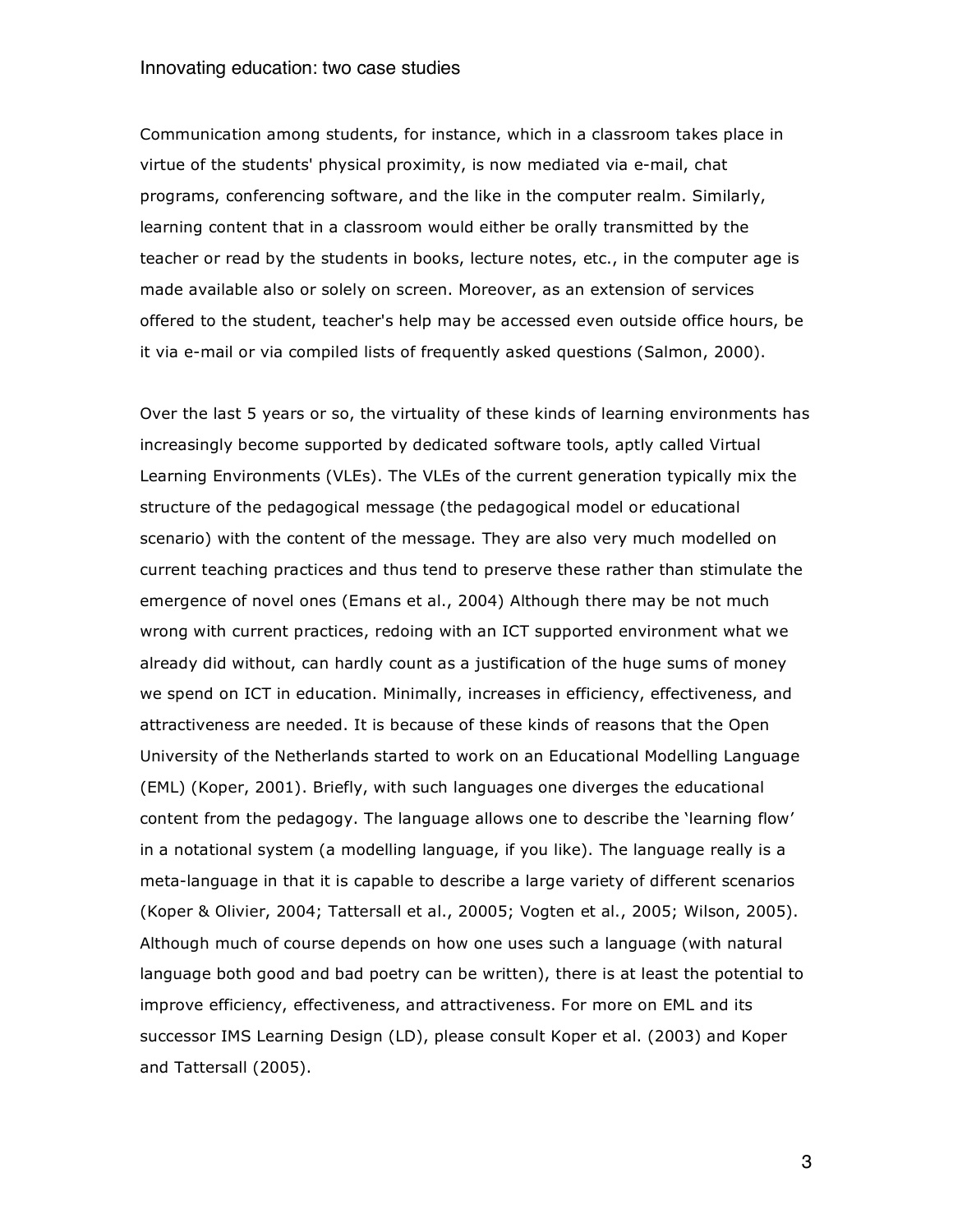The ability actually to work with an educational modelling language very much depends on the availability of scenario editors, content editors, validators to check syntactic and semantic conformance, repositories for storing the scenarios and the content, players that dynamically generate the html that a browser interprets, not to mention (application) interfaces to portals, administrative systems of various kinds, authentication and authorisation modules, etc. (Koper & Tattersall, 2005). The use of these tools, in turn, requires a suitable organisational infrastructure (Schlusmans, Koper & Giesbertz, 2004). Although ideally the tooling follows the organisational demands, in the early days of an innovation's dissemination one has to make do with the tools that are available, however user-unfriendly and however alien to existing organisational practices they may be.

Although the EML specification was published at the end of 2000 only, many experiments, including pilot implementations, had already been conducted. Work on the IMS Learning Design specification begun in 2001, it was published in February 2003 (IMS, 2003). This has sparked a flurry of activities, such as the foundation of the Valkenburg group as a means of developing LD related tooling, the funding of the UNFOLD LD dissemination project, the start of a number of PhD projects, the writing of a book on the practicalities of LD usage (Koper and Tattersall, 2005), the creation of open source LD editors (the Reload project) and runtime players (Coppercore). (see <www.learningnetworks.org> for details). All these activities will ultimately result in LD implementation projects.

This raises the question of how the chances successfully to implement these kinds of innovation projects can be maximised. We are dealing here with major projects, that draw upon vast financial and organisational resources. The stakes, therefore, are high: failure is hardly an option. It is thus a matter of much urgency to formulate guidelines that help these projects to meet with success. We will look into two cases here that both were attempts to implement EML. From their analysis, we shall attempt to extract some useful guidelines. We will use Rogers' innovation-diffusion theory to inform our analysis (Rogers, 2003). Section 1 discusses the theory's most relevant tenets. After a brief summary of the methods used in two case studies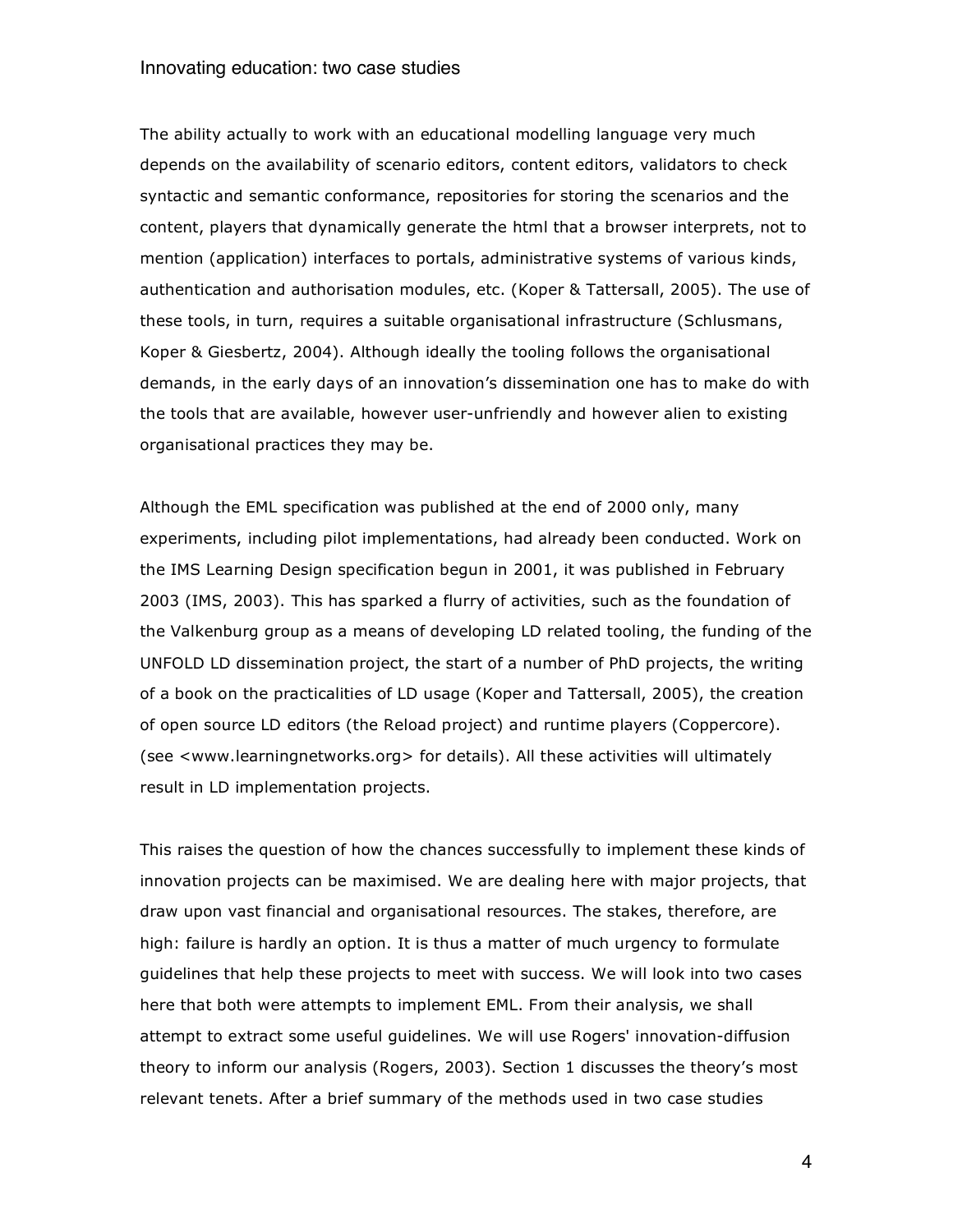(Section 2), we provide an overview of the studies' findings that are relevant in the context of our Rogersian analytical framework (Section 3). We conclude the paper by formulating and discussing a number of guidelines (Section 4).

# 2 ROGERS' INNOVATION DIFFUSION THEORY

To Rogers (2003), diffusion of an innovation is a communication process, which involves both senders (the change agents) and receivers (a community). Here, we are particularly interested in the receiving community. Communities, according to Rogers, have a characteristic structure, with *norms* that may make acceptance more or less likely, with *opinion leaders* who may advocate the innovation or rather do the opposite, with a homogeneous or heterogeneous *opinion structure*, etc. The opinions of individual community members are influenced by their fellow community members. Some will adopt almost immediately (early adopters), others will follow in their footsteps quickly (early majority), or late (late majority), yet others (laggards) will resist until the last moment. However, ultimately every community member makes up his or her own mind. According to Rogers, their decision to adopt or reject is made on the basis of five *innovation attributes*. Crucially, as an innovative product always supersedes something in use, they will use the product in use as their point of reference.

• *Relative advantage* What are the benefits of the innovation in economics terms, in terms of social prestige? With respect to innovations that are top down imposed by the management, are there any incentives for adopting? The bigger the relative advantage is perceived to be, the better the chances of the innovation's adoption.

*• Compatibility* How does the innovation fit in with existing community and personal values, with past experiences and needs? Innovations that are disruptive in some sense stand less of a change to be widely adopted.

• *Simplicity* To what extent is an innovation perceived as simple or difficult to understand and use? The simpler an innovation, the better its adoption chances.

*• Trialability* To what degree can the user experiment with the innovation? Trialability helps adoption as it confers a degree of control on the user. Trialability particularly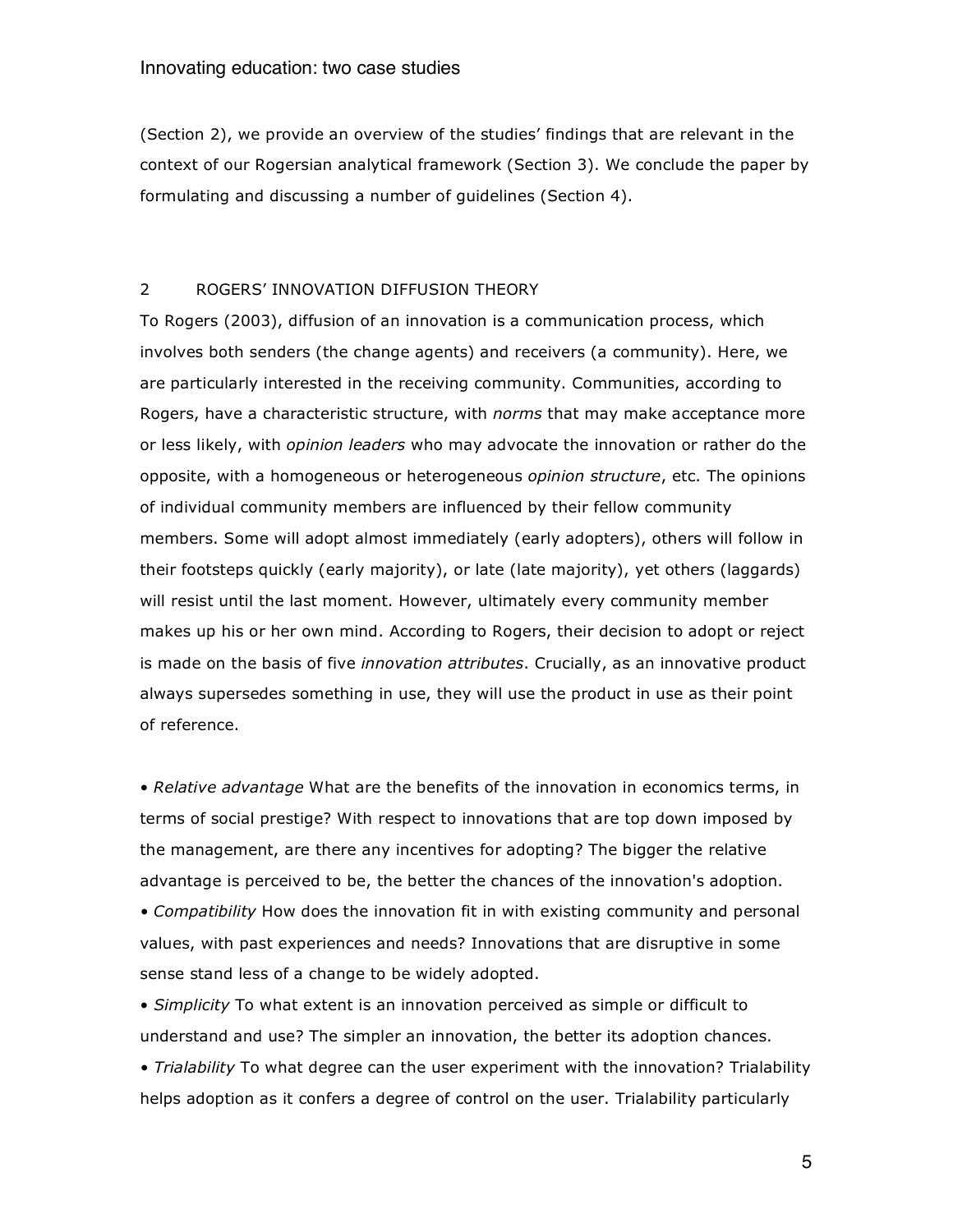helps swing groups that adopt early, it is immaterial to the laggards, who mostly tend to simply follow their predecessors.

*• Observability* How visible are the beneficial results of an innovation? Particularly innovations that have obvious, clearly visible benefits, are more easily adopted.

#### 3 MATERIALS AND METHODS

The two case-studies discussed here were the first experiences with full-blown implementations of EML-Edubox outside the group of its original developers. They were set up to collect recommendations for improving both the EML specification and the Edubox player. (Edubox is a software application that has been developed to manipulate valid EML(XML)-code in such a way that a user – learner, tutor - is able to interact with it via a graphical user interface.) So the evaluation reports paid most attention to distinguishing between problems and issues that could be attributed to EML or to Edubox, rather than to failing organisational measures. The results of these evaluations have been collected in internal reports. Our interest in this paper is different, though. Here, we are primarily interested in the question of how the user communities reacted to the introduction of EML-Edubox. Thus we've picked and chosen from these reports those results that are relevant to our present purposes, rather than report them integrally.

Both case studies share a number characteristics. We'll discuss these first, before turning to the differences. In either case, courses were created by coding XML instance documents. These documents contain both the educational content and the learning design. Instance documents were developed by teachers, instructional designers, and EML experts jointly. Almost always, the instructional designer and the EML expert were the same person. In case 1, the EML designers were quite experienced and hired by the school. In case 2, most of the EML designers were employed by the school and had received prior EML training. They were not experienced, but had access to experienced EML designers. They also frequently convened to discuss issues they ran into.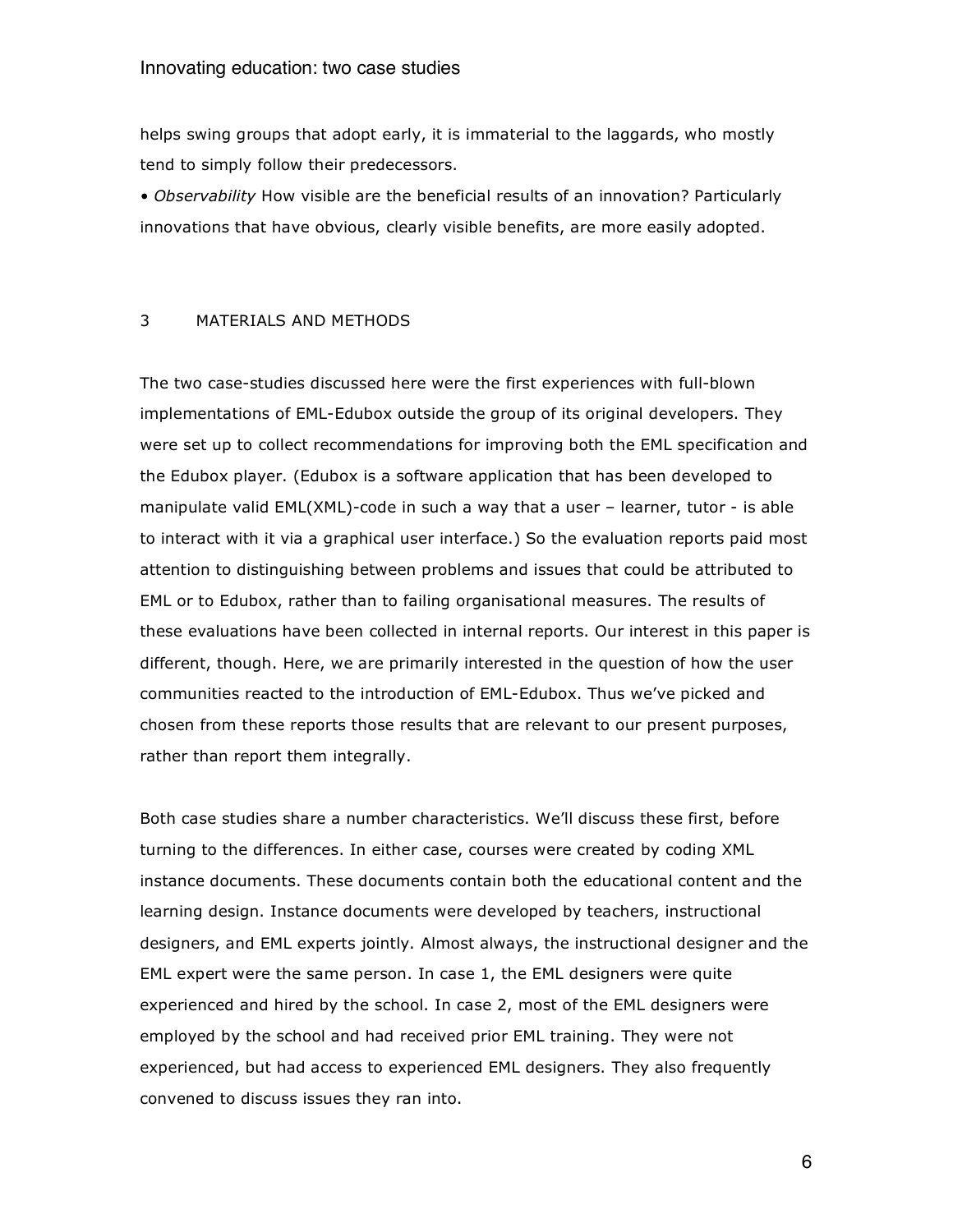When the development phase was completed, the courses were published on the Edubox system. It ran on a remote server that had to be accessed through the Internet via a browser. After publication, students and teachers could access the course in a similar way.

Case 1 involves 3rd year students at an institute for higher professional education who took a course on how to develop a business plan. The course spanned a period of 10 weeks, the first five of which were mainly devoted to lecturing and making assignments individually, the second five to collaboratively, in groups of eight students producing the business plans. The materials the students needed for the course were both available in paper and digital formats.

EML-Edubox was used to support the collaborative work of the students, although it had also been available during the first five weeks. Per group of 8 students, 2 computers were available. The computers for all groups were situated in one large classroom. At the staff side, originally 4, later on only 2 developers were involved in the course; during delivery, 8 tutors were available. Each tutor had a specific task. Both developers were subjected to a semi-structured interview. Tutors and students received the same questionnaire (35 questions, 31 closed, 4 open), which was distributed via e-mail. Only 3 out of 8 tutors actually filled out the questionnaire. The 5 who did not, had not made use Edubox at all. 31 out of 58 students filled out their questionnaires. The Edubox log covers 52 students and 3 teachers. Only the questions that are relevant to the reception of EML-Edubox by the community will be reported here.

Case 2 concerns a university for distance education. The focus of this case is on the course development process. Therefore, only opinions of staff, not of students were gauged. Although a variety of quantitative data were collected, none are directly relevant in the present context. Therefore, only qualitative results will be reported, garnered from the report. The project of case 2 aimed to 'transform' the contents and educational scenario's of 6 courses to befit the EML-Edubox learning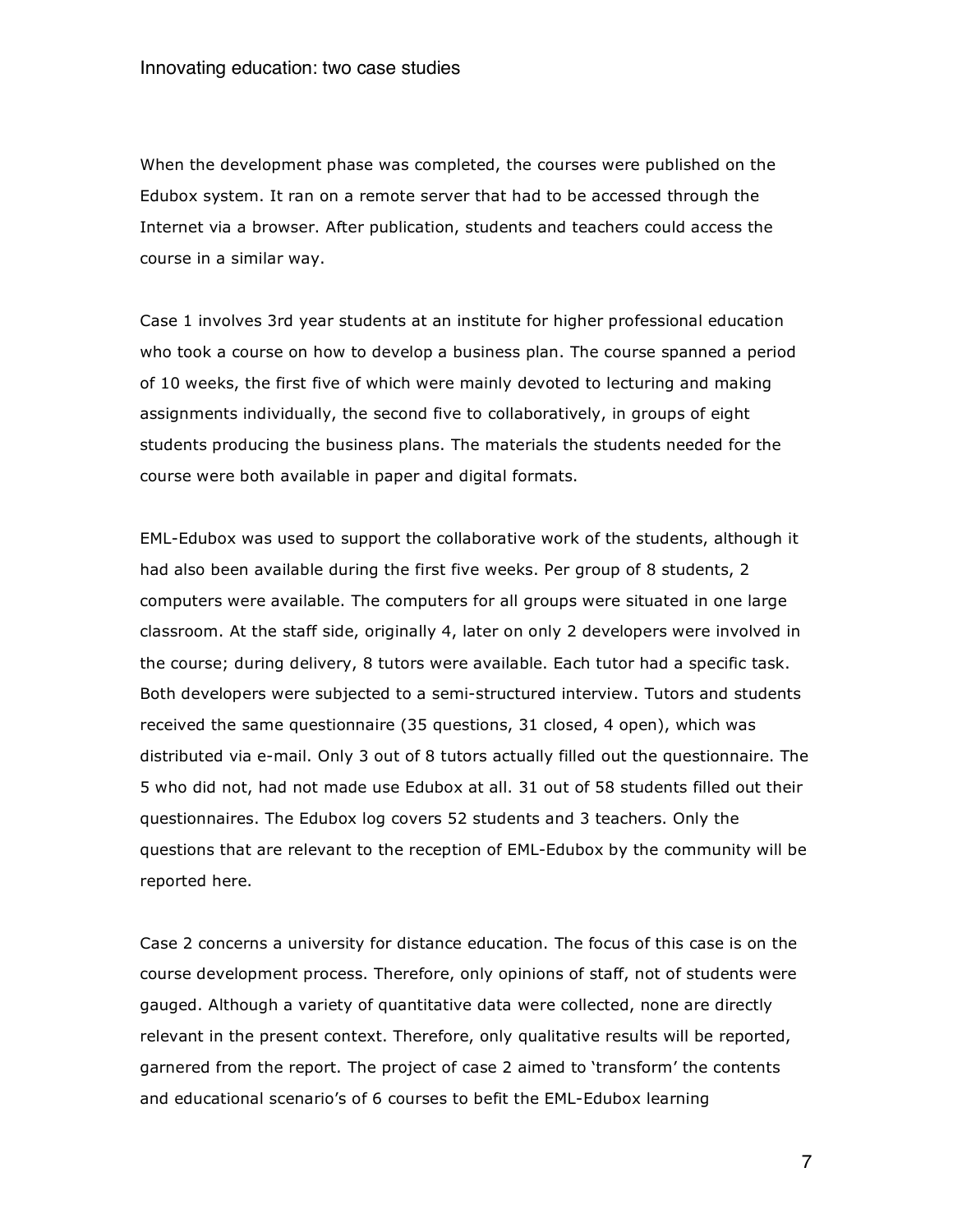environment. This meant extracting the content from an existing system and explicitly describing the learning flow. This course transformation was carried out by staff teams. Each team consisted of a content expert (teacher), and instructional designer and EML expert. Teams convened regularly to discuss transformation problems and issues; they then had access to an experienced EML expert. The school management had furnished the project teams with the time and means to carry out the transformation projects.

#### TABLE 1 about here

### 4 RESULTS

### 4.1 RESULTS FOR CASE 1

The structured interviews with the tutors led to the following:

1.1 The teachers were not properly trained for the job, nor were they properly facilitated.

1.2 Originally, a team of 4 teachers was supposed to carry out the development work. Due to a variety of circumstances, the team was rapidly culled to consist of 2 persons only. They felt marginalised.

Students and staff filled out a questionnaire. They were allowed to add comments, two of which are relevant in this context (numbers again refer to page numbers):

1.3 The benefits a virtual learning environment may have to offer could not be reaped as EML-Edubox was mainly used for electronic page turning. Besides, all the texts were also available in textual form, further decreasing Edubox's potential usefulness.

1.4 Frequent face-two-face contacts among the students and between students and tutors - for example for carrying out group work - reduced the need to use a virtual learning environment such as EML-Edubox.

1.5 The frequent face-to-face contacts also meant that in every group only one person really needed to consult Edubox. That person became the expert, almost to the point of eliminating the need for others to work with Edubox.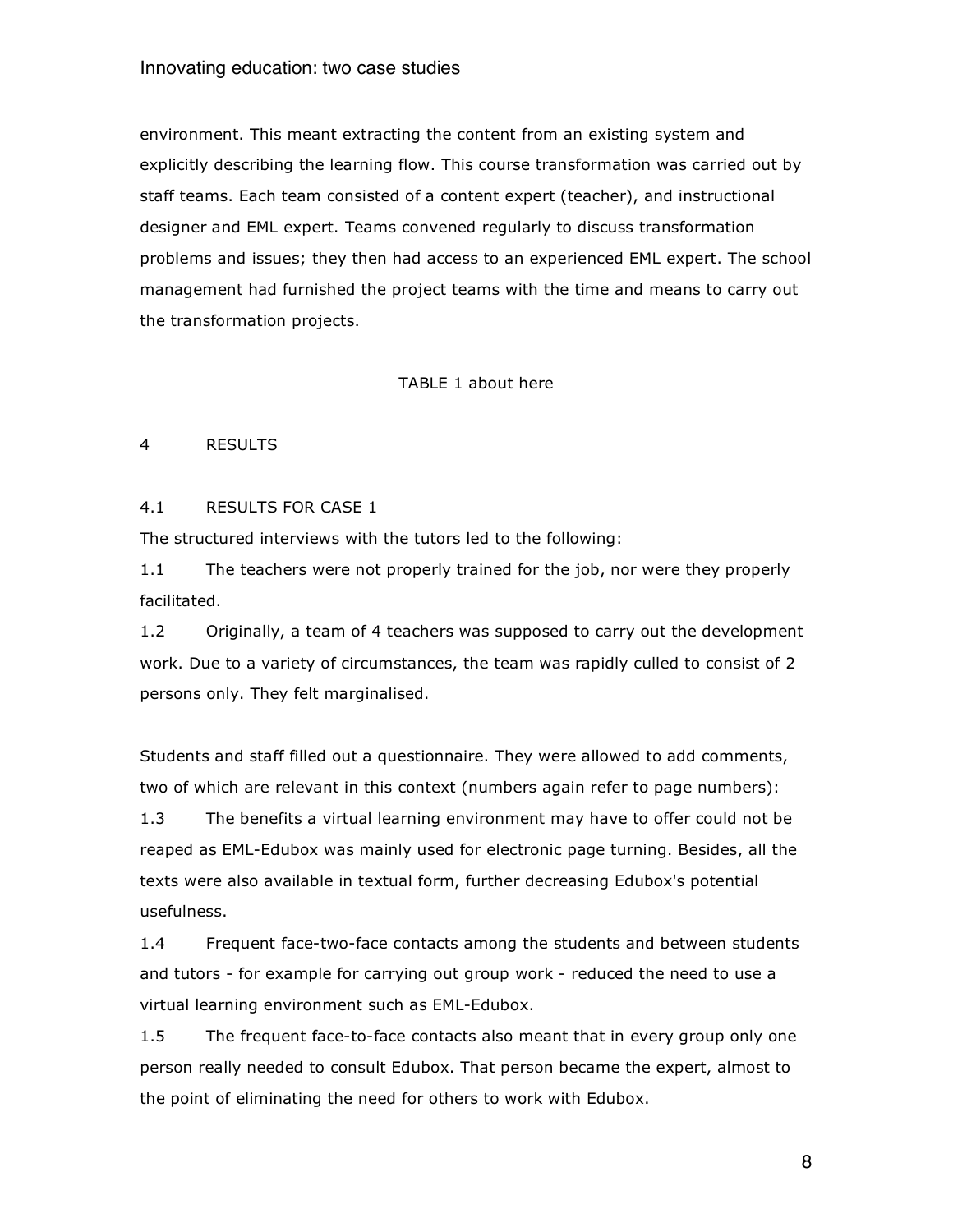The remaining results are all derived from the questionnaire and are reported in tabular form (Table 2).

### TABLE 2 about here

# 4.2 RESULTS FOR CASE 2

The following results that are relevant for our present purposes were:

2.1 No user manuals, examples, and demos were available; the technical EML Reference Manual came available only late in the project.

2.2 Development teams could not use their own computers but had to resort to computers at a central location.

2.3 The team members had no previous experience in working with EML-Edubox and hence required training, which was a little late but otherwise adequate.

2.4 Support from the faculty management differed considerably between projects.

2.5 EML editor was user-unfriendly.

2.6 EML data-entry work is boring and likely to cause RSI in the long run.

2.7 EML-Edubox is not market-ready.

2.8 EML-Edubox does not add much to what is already available; indeed in many respects it means a step backwards.

2.9 EML may well not become an accepted standard, which puts our school in a difficult situation.

2.10 It should be possible quickly to preview the results of the EML coding.

2.11 In 5 out of 6 cases, little more than a straight-forward transfer - in terms of educational design and contents - was carried out. (Case 6 was not completed at the time of the evaluation.)

# 4.3 APPLYING THE ROGERSION FRAMEWORK

The members of the communities of cases 1 and 2 may be classified as early adopters and early majority, respectively (Rogers, 2003). In case 1, there was no previous experience with EML-Edubox whatsoever, in case 2 pilots had already been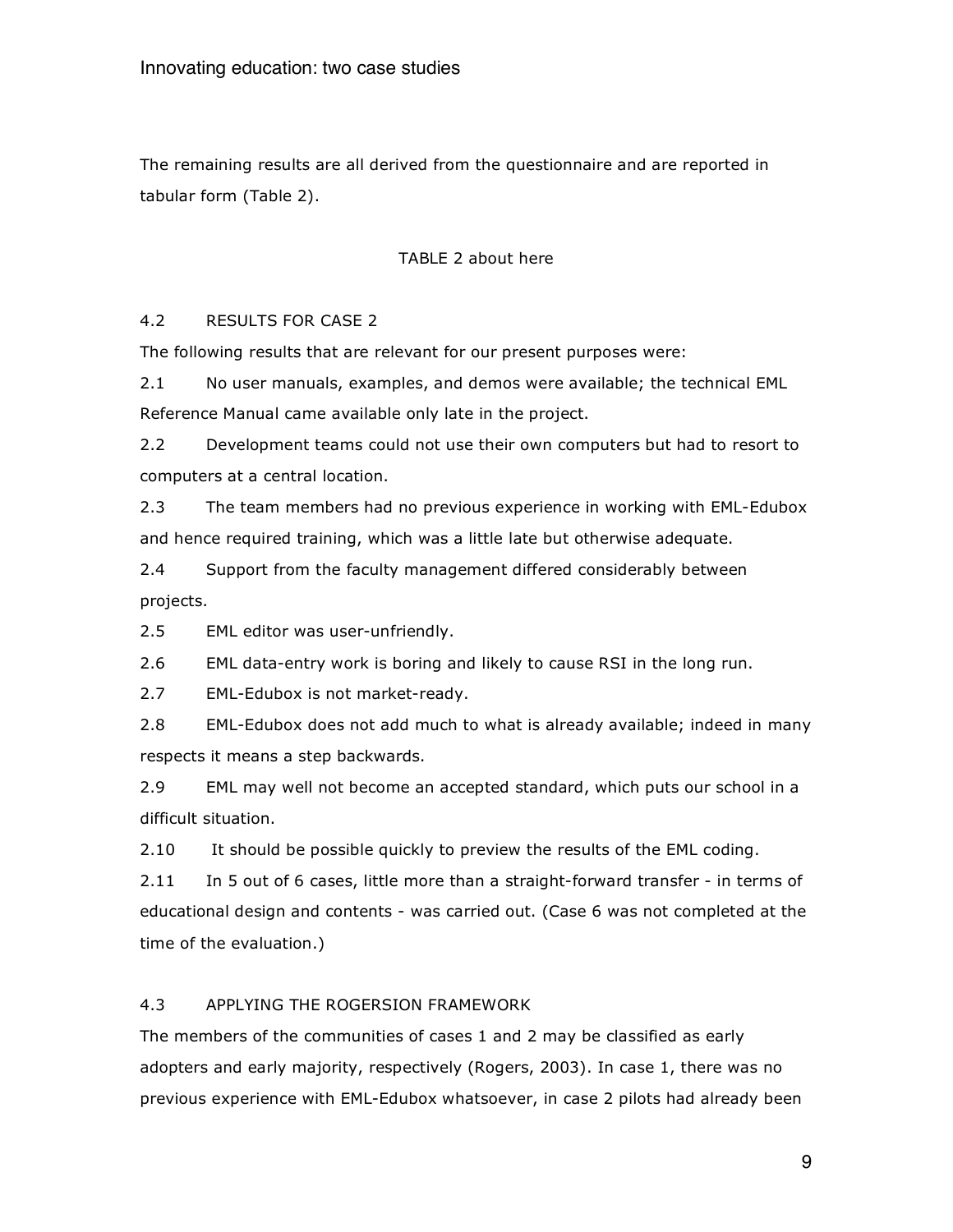conducted, with other individuals. Therefore, while in school 1 staff was largely ignorant with respect to EML-Edubox, in school 2 staff was likely to have some opinion on its adoption. However, no outspoken opinion leaders participated, so nobody voiced either a strong commitment or strong objections to the deployment of EML-Edubox. In both schools deployment was very much a management decision. Although the participating staff people could volunteer to participate, some at least did not do so wholeheartedly. In neither case, staff were given incentives to participate. The participants' opinions therefore seem to be largely their own, formed on the basis of the innovation attributes Rogers mentions. It is in this respect relevant to note that school 1 had little to no previous experience with the use of VLEs. EML-Edubox offered both students and staff their first experience with a VLE. In school 2, on the other hand, a VLE has been in use for about 5 years. This system had been built locally and had been steadily expanded. It had been intended as an extension of the largely paper based course distribution system in use. Over the years, however, elements of paper based courses (notably workbooks) had been migrated to the virtual learning environment. They were implemented there as straightforward html-pages. Gradually, a common page lay-out and menu structure had arisen. Thus a system had emerged that offered functionalities similar to what commercially available VLEs offered. The inability to do version control, the awkwardness of adapting courses, and the labour intensity of developing Java-script based customised functionalities were all arguments that led the school's management to the decision to deploy EML-Edubox.

# *Relative advantage*

The most important benefit of the use of EML-Edubox is that one may use a variety of pedagogic models with the same VLE, also models that are hard to implement in currently available VLEs. The models and resulting designs developed in school 2 are all relatively simple (result 2.11). And, not surprisingly, people at school 2 complained that EML-Edubox added little value (2.8). School 1 did adopt a non-linear model, with the necessity for collaborative work. However, the way it was implemented meant that the deployment of EML-Edubox added little value (results 1.3 - 1.5). Also, the management in school 1 did little to provide incentives for those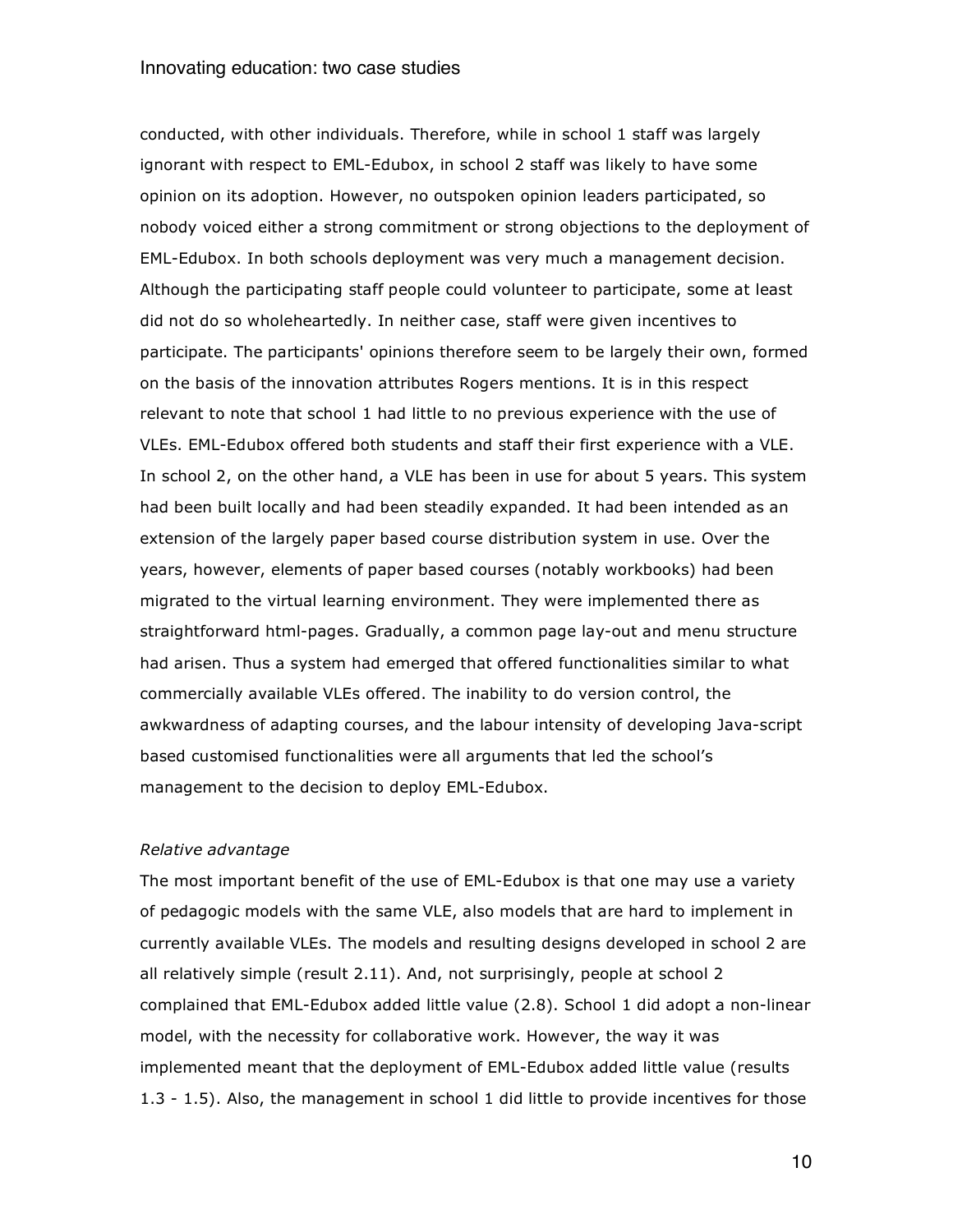participating in the project (results 1.1 & 1.2). So in both cases the perceived relative advantage was low.

### *Compatibility*

For school 1 the compatibility issue did not arise in the context of their use of Edubox (1.6-1.10), but was restricted to the way the EML development work was organised (see also the methods section). School 1 is a rather traditional school in the sense that content development is carried out by teachers themselves, who rely on their own experiences and, to a large extent, on commercially available text books. For lack of user-friendly EML-editors and local EML expertise, the development process had to be organised by bringing in EML experts from outside. Also, as the layered instantiation process - from pedagogic model via course to running course - benefits from the participation of instructional designers, these were also brought in. All of this was alien to what was customary at school 1.

The case of school 2 is different. There, the development process had always been characterised by a division of labour between content experts, instructional designers, and graphical designers. The addition of XML experts to the development team thus was compatible to what one was used to. Nevertheless, many complaints were voiced, varying from the lack of manuals, training, user-friendly editors and management support (results 2.1, 2.3, 2.4 - 2.6) to doubts about the external viability of the EML-Edubox system (results 2.7 and 2.9). Superficially, these merely point to technical defects, which does constitute a violation of the user's expectations. However, they also point to a more deeply seated, less easily resolvable problem. As explained, the VLE in use at school 2 made use of html-pages that in some cases were enriched with Java scripts. These pages were not stored in and served by a content management system; therefore, they were simply accessible as html by the teachers. Thus they could easily make adjustments to a running course, on the fly, that is. The way Edubox operates may be compared to a content management system in that access rights may be set and limitations may be imposed on the degree to which a running course can be altered. So teachers can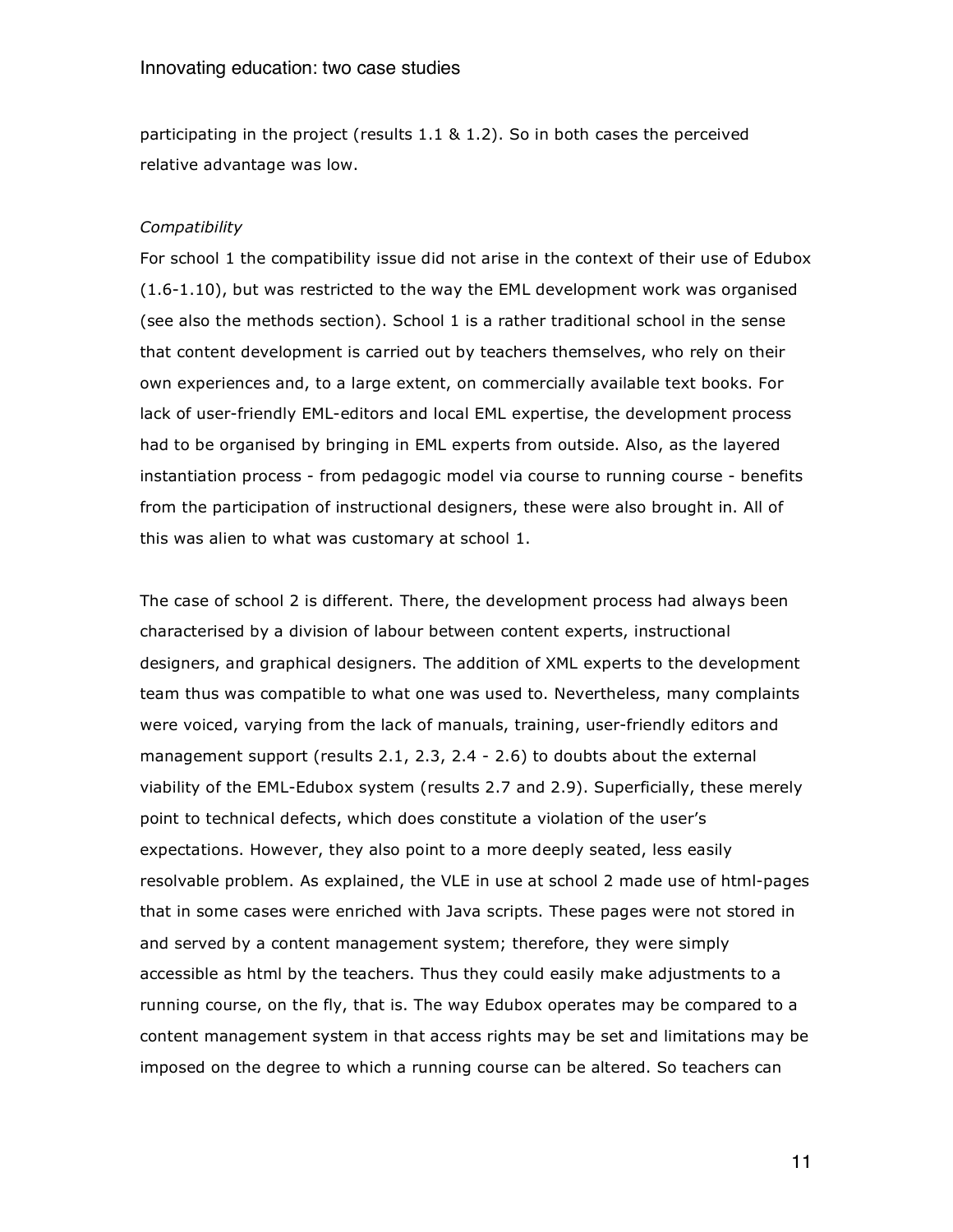only with difficulty alter courses in exploitation. In this respect, the introduction of EML-Edubox in school 2 amounted to a clash with hard-won existing practices.

#### *Simplicity*

The use of Edubox is not particularly complex, at least not more complex than the use of any other VLE. This is reflected in the responses obtained (results  $1.11 -$ 1.16). The development process, however, is quite complex (results 2.1, 2.3 2.5). As described above, it involves teams of specialist and the use of specialist software, like generic XML-editors. Presumably, the availability of graphical EML-editors would change all this, much as the availability of dedicated html-editors has allowed htmlediting for the masses. However, at both schools, one had to work with powerful, yet user-unfriendly generic XML-editors. All this amounted to a relatively complex rather than simple innovation.

### *Trialability*

The Edubox application may be test-driven easily. For that purpose, in both cases a dummy course was made available. That way, users could experiment with the application's interface and feature set. However, one significant obstacle remained. Content developers were eager to repeatedly test-drive courses at the various stages of their development (compare with viewing a web page developed with a textual html-editor in a browser). So much became apparent in discussions with them (result 2.10). Although this is possible in principle, it is a time-consuming and cumbersome process, involving the help of specialists (result 2.2). Perhaps the need for trying out a course during its development wanes with increasing experience in the content development process, but for the developers in both schools this lack of trialability was a serious obstacle.

#### *Observability*

In case 1 the lack of any necessity to use EML-Edubox extensively did obviously not contribute to its visibility. Benefits its use may have brought to students as well as teachers could not become apparent, simply because only few students (results 1.4 and 1.5) and few teachers (result 1.2) were in fact using it.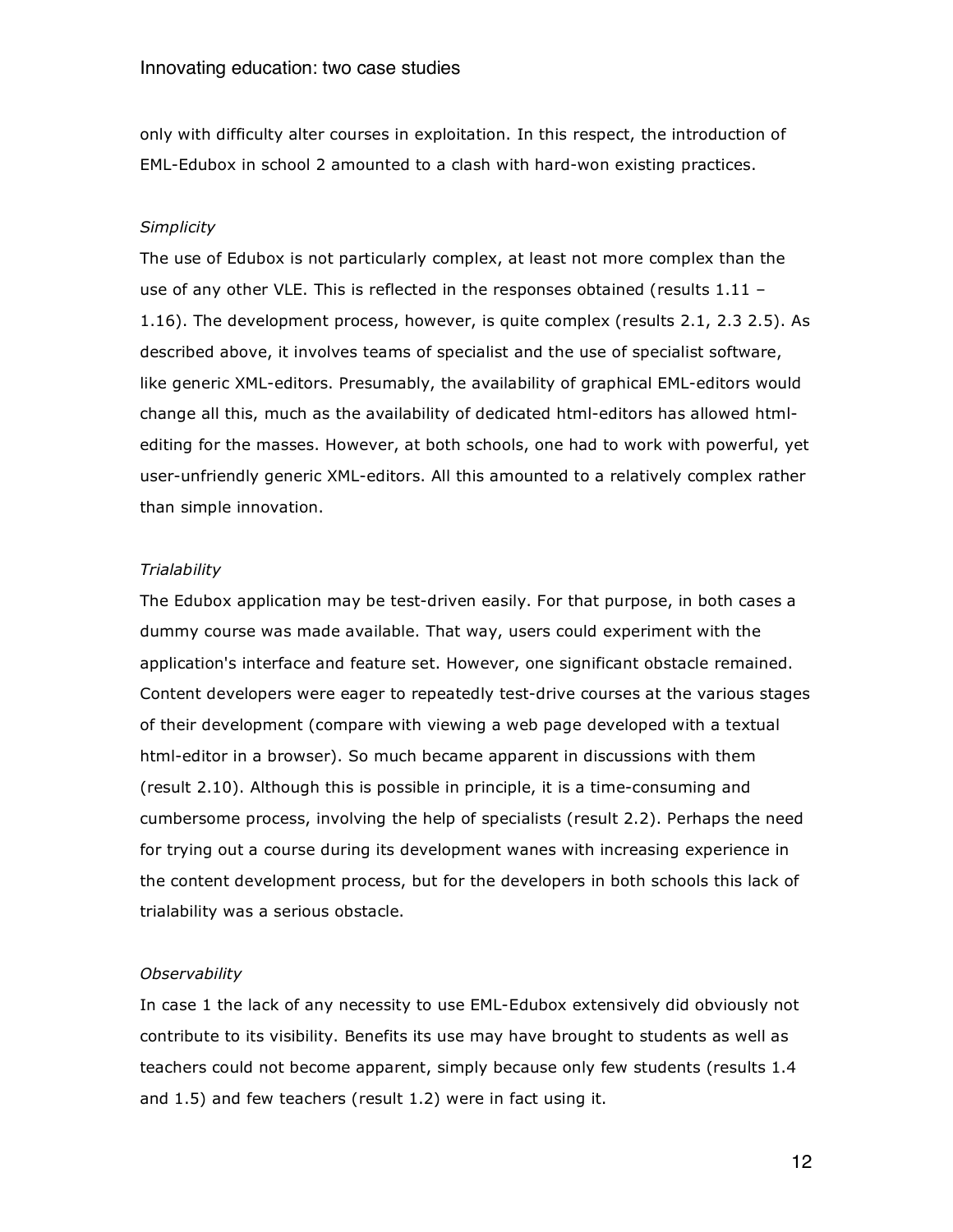There is a further consideration. Re-use of pedagogic models and learning designs as well as version control of published courses are features that are beneficial to an organisation as a whole. Something similar goes for medium neutrality, a feature which is inherent to all XML files and thus to EML. It means that the medium to which an XML file is going to be published may largely be decided on after its development. Clearly this is beneficial to an organisation, that may decide to publish the same material both in say printed and electronic form. Such benefits, however, fail to entice individual teachers, let alone students. They only become apparent to them in indirect ways and after a while: the money or time an organisation saves may subsequently be spent to their benefit; or, the ability to deliver courses both in printed and in electronic form constitutes an increased level of service to the students. The observability of the innovation is thus low.

#### 5 CONCLUSION AND DISCUSSION

The results make it abundantly clear that the introduction of EML-Edubox i) had a low perceived relative advantage over existing practices, ii) led to a significant change in existing practices (low compatibility), iii) amounted to a complex rather than simple innovation; in addition to this, it was difficult to test-drive designs and the benefits of the use of EML-Edubox accrue to the organisation at large rather than the individuals who bear the brunt of the innovation; finally, both trialability (iv) and observability (v) were low. In summary, then, the introduction of EML-Edubox had little change of being successful, and this matches the tone and conclusions of the evaluation reports. However, could one have avoided this conclusion, that is, is a successful introduction of this kind of innovation at all possible?

The low relative advantage results at least in part from the novelty of the EML-Edubox system. No doubt, once teachers and educational developers have become more experienced, they will develop pedagogical models that are more exciting and hence are a testimony to the system's power. But for them to become more adroit at using EML-Edubox, they first need to adopt it. To kick-start them, one may provide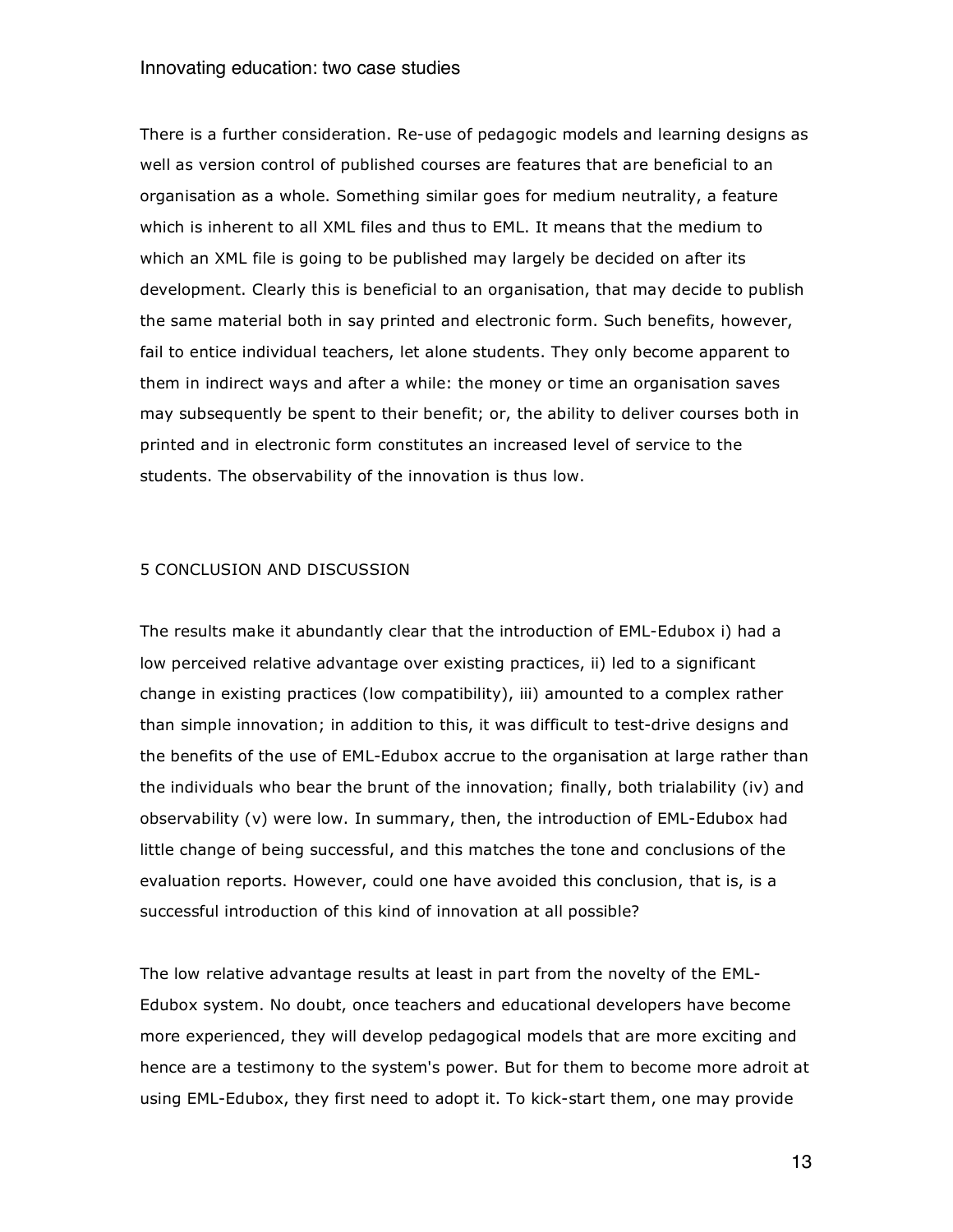templates (Sloep, Hummel & Manderveld, 2005) of innovative models, allowing them quickly to develop exciting and thus enticing educational models.

The compatibility issue is a little harder to tackle. School 1, it seems, used the introduction of EML-Edubox as an occasion also to introduce a division of labour were there had been none before. In school 2 the introduction of EML-Edubox meant a reestablishment of old customs (the inability to edit on the fly) that many probably felt glad to have gotten rid off. In both cases, then, organisational habits had to change, something which is bound to spawn resistance (Noble, 1998 bears witness to this). The need for a division of labour as well as the inability to edit on the fly may well be remedied by technical means in due time. It appears, however, that both changes were made by the respective managements for reasons that go beyond the wish to introduce EML-Edubox, to wit, to introduce a division of labour in school 1, and to install a less haphazard change management policy in school 2. If so, there is little the introduction of EML-Edubox *per se* can be blamed for other than that EML-Edubox allows these kinds of organisational changes to be made. To increase the success changes of a technological innovation, implementations should therefore avoid stacking unnecessary organisational changes on top of technological ones.

The advent of user-friendly, dedicated EML editors (cf. Brouns, 2003), preferably ones that can be fed with templates of didactic models (cf. Sloep, Hummel & Manderveld, 2005) will help make the development of EML-based courses much simpler. If the contribution that user-friendly html-editors have made to the success of 'the web' (Berners-Lee, 2000) may be taken as a yard stick, the simplicity issue is indeed not one to worry about very much. Similarly, technical advances should allow users (developers, teachers) simply to test-drive a course while still under development. Then trialability should not been an issue anymore either.

As with compatibility, the ability to observe the benefits of the introduction of EML-Edubox is not a technical but a management issue. If management succeeds in showing how the introduction of EML-Edubox allows everybody - staff and students alike - to enjoy better educational quality, then the likelihood of adoption is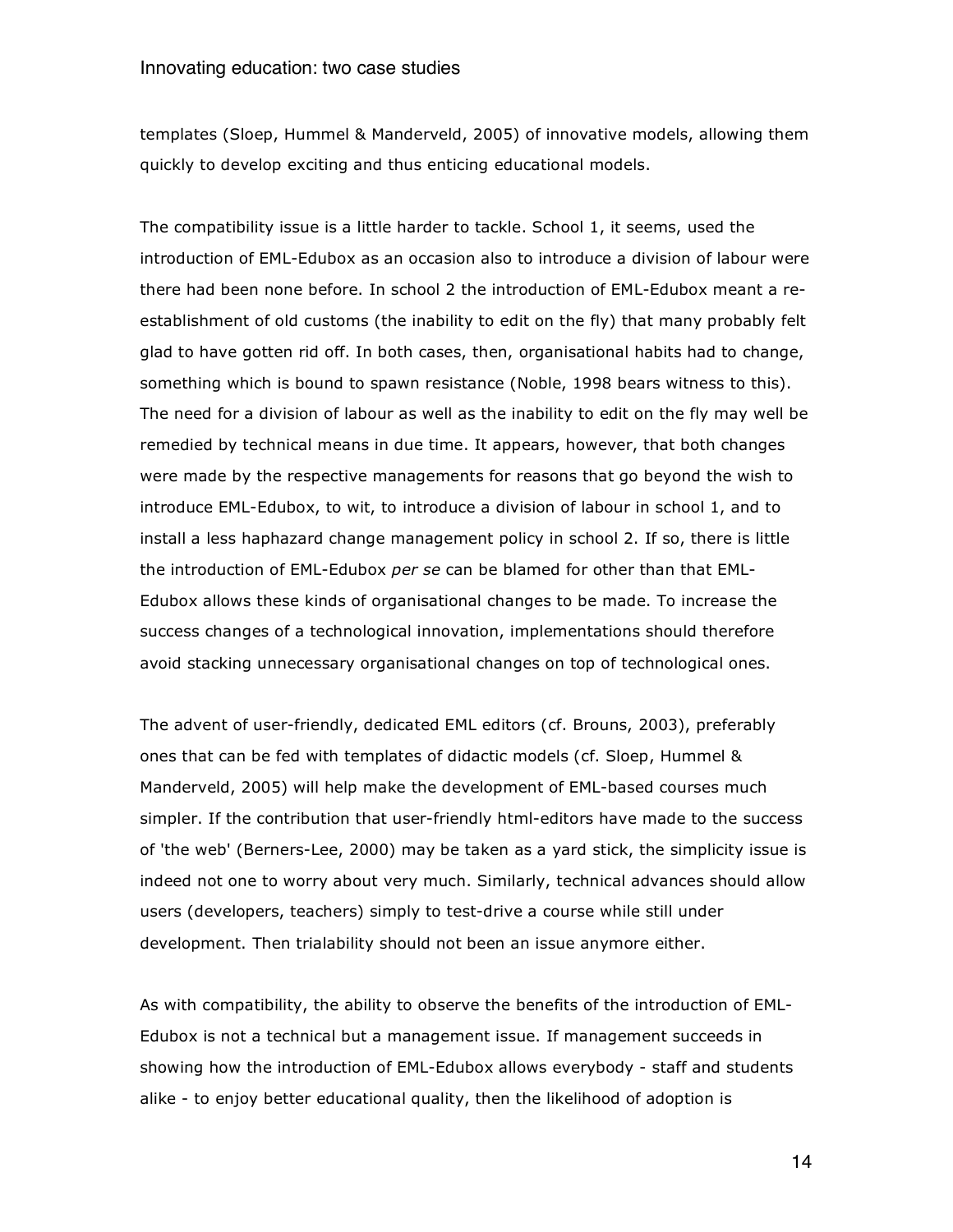#### increased significantly.

In retrospect, these conclusions should not have come as a surprise had we taken into account the Rogersian notion of a stage. Rogers (2003) distinguishes five phases in an innovation's adoption and identifies them by the people involved: innovators, early adopters, early majority, late majority and laggard. Nolan (1973) distinguishes four stages in the use of (mainframe) computers in organisations: initiation (a few enthusiast start up something new), contagion (colleagues become 'infected' and join in), control (management tries to contain and streamline the novelty), and integration (the novelty has become main stream). The Gartner Hype Cycle alludes to a similar kind of process (Gartner, 1995). The point to take is that innovations at some juncture are not the prerogative of a few enthusiasts any more but become institutionalised. This demarcation point lies between Roger's early adopters and early majority, or between Nolan's contagion and control. In managed innovation projects, this demarcation point marks the transition from development to implementation, from a management that fosters diversity to a management that culls it.

Perceptions of a project's relative advantage, compatibility, complexity, trialability and observability take its intended use as a benchmark. When institution-wide deployment is the goal, the deployment community rightly make high demands. If the innovation does not seem do them any good, is ill-compatible, complex and not trialable, they will only adopt if they are properly compensated. If, on the other hand, the immediate goal is more limited, if it is clearly communicated to the intended users that the goal only is improving an existing prototype rather than large-scale adoption, then they are likely to adopt a less demanding benchmark. They will be willing to put up with a low relative advantage, low compatibility, low trialability, and complexity.

The EML-Edubox project as reported here clearly was still in its development phase. Indeed, its developers approached schools 1 and 2 to help them find and remedy problems and issues with the current EML-Edubox implementation (see section 1).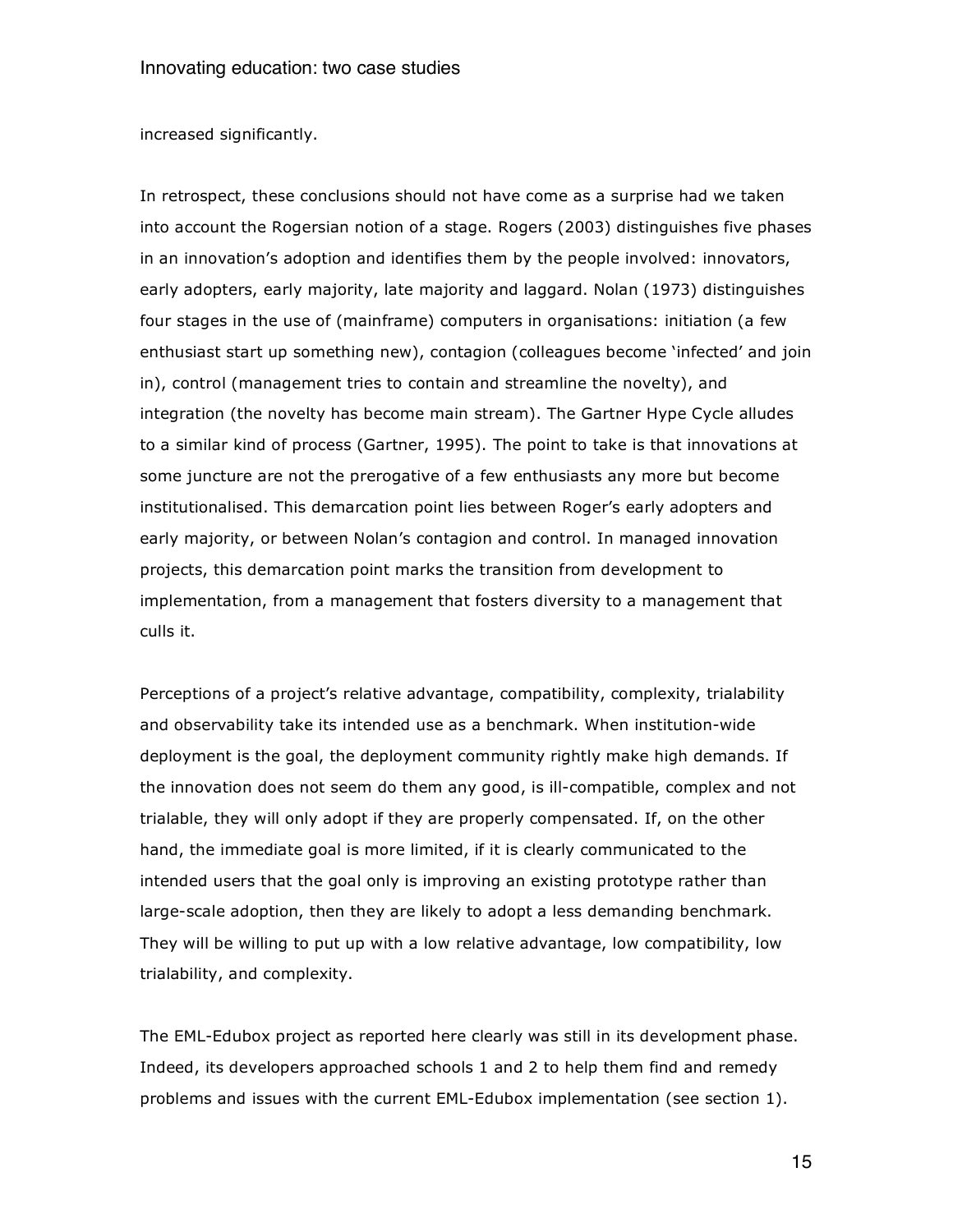Many of the problems the project ran into resulted from it not being properly treated as a development project, from bringing in wider organisational concerns that really belong to the realm of the implementation stage. The messages sent out to the intended users vacillated between 'this is a development project, please provide us with feed-back' and ' this is a first implementation, you had better get used to the new workflow'. In view of this, it is no wonder that the project wasn't an unequivocal success: it was unclear to the user community what benchmarks to espouse.

Can these conclusions be generalised to cover implementations of the IMS Learning Design specification? Although IMS LD is a direct descendant of EML, there are some differences. LD does not contain a content model, users are advised to use XHTML; it does not contain provisions for structuring assessments, users are advised to use the IMS Question and Test Interoperability specification that may be absorbed ('namespaced') into the LD specification'; it contains no metadata specification, users may adopt their favourite flavour of the IEEE LOM or the Dublin Core specification. Also, there is currently no equivalent of the Edubox system available yet, although the open source community is working both on LD capable editors (e.g. Reload, cf. < http://www.reload.ac.uk/> and players (e.g. Coppercore, cf. <http://coppercore.org/>). These differences, however, seem immaterial with respect to the above analysis.

Thus, when implementing LD and accompanying software (editor, content management system, or player), one should be clear about one's purpose. If LDbased software gets tested, inform the testing community clearly about the purpose and avoid at all cost to stack institution-wide changes on top of the test. If, on the other hand, the goal is to implement LD-based software on an institutional basis, heed Rogers' rules to the full.

### REFERENCES

Berners-Lee, T. (2000) *Weaving the Web; The Past, Present and Future of the World Wide Web* London New York, Texere.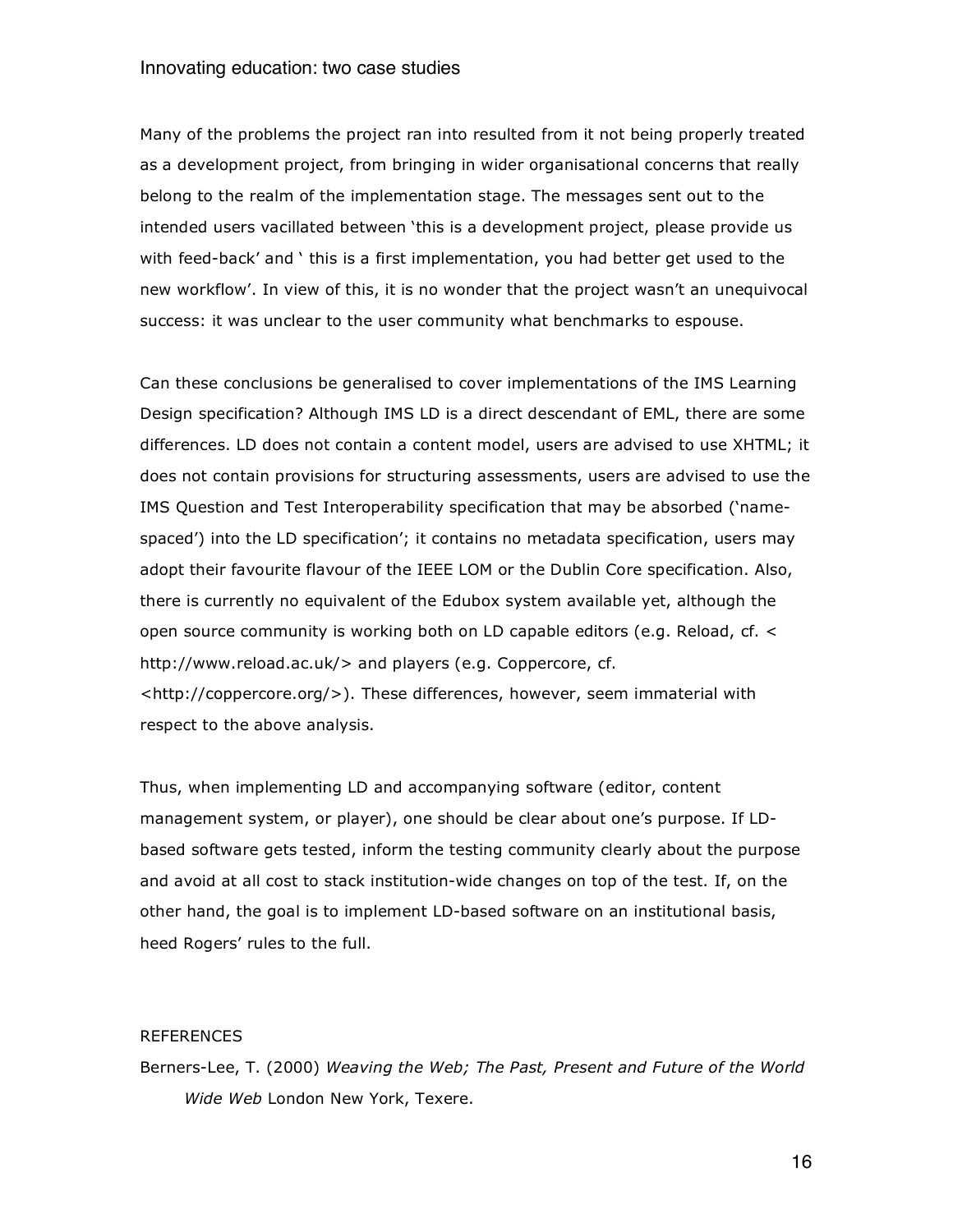Brouns, F. (2003*) Editing EML 1.1 Preliminary survey of existing tools* Internal Report. Online available: <http://hdl.handle.net/1820/203>

Emans, B., A. Hondius, W. Koopal, S. Muizelaar, M. van der Wee, O. Wortman (2004) *ELO's in relatie tot onderwijsconcepten* [VLEs and their relation to educational conceptions]. Utrecht: Digitale Universiteit.

Gartner (1995) Understanding the Hype Cycle. Online available: <http://www4.gartner.com/pages/story/php.id.8795.s.8.jsp>

- Hummel, H. G. K., Manderveld, J. M., Tattersall, C., & Koper, E. J. R. (2004) Educational Modelling Language: new challenges for instructional re-usability and personalized learning, *International Journal of Learning Technology* 1, 110- 111.
- Koper, R., B. Olivier, T. Anderson (2003*) IMS Learning Design Best Practice and Implementation Guide, Information Model, Information Binding.* IMS Global Learning Consortium Online available: <http://www.imsglobal.org/learningdesign/index.html>

- Koper, R. (2001) Modeliing Units of Study from a Pedagogical Perspective; the Pedagogical Meta-model behind EML. Unpublished MS. Online available: <http://hdl.handle.net/1820/36>.
- Koper, R., B. Olivier (2004) Representing the Learning Design of Units of Learning. *Educational Technology & Society* 7(3), 97-111.

Koper, R. & C. Tattersall (Eds) *Learning Design; A Handbook on Modelling and Delivering Networked Education and Training*. Heidelberg: Springer Verlag.

Noble, D.F. (1998) Digital Diploma Mills: The Automation of Higher Education, *FirstMonday* 3 (1). Online available:

<http://www.firstmonday.dk/issues/issue3\_1/noble/>.

Nolan, R.L. (1973) Managing the Computer Resource: A Stage Hypothesis. *Communications of the ACM* 16(7): 399 - 405.

Oppenheimer, T. (2003) *The Flickering Mind: The False Promise of Technology in the Classroom and How Learning Can Be Saved* (New York etc., Random House).

Rogers, E. M. (2003) *Diffusion of Innovations, fifth edition* (New York etc., Free Press).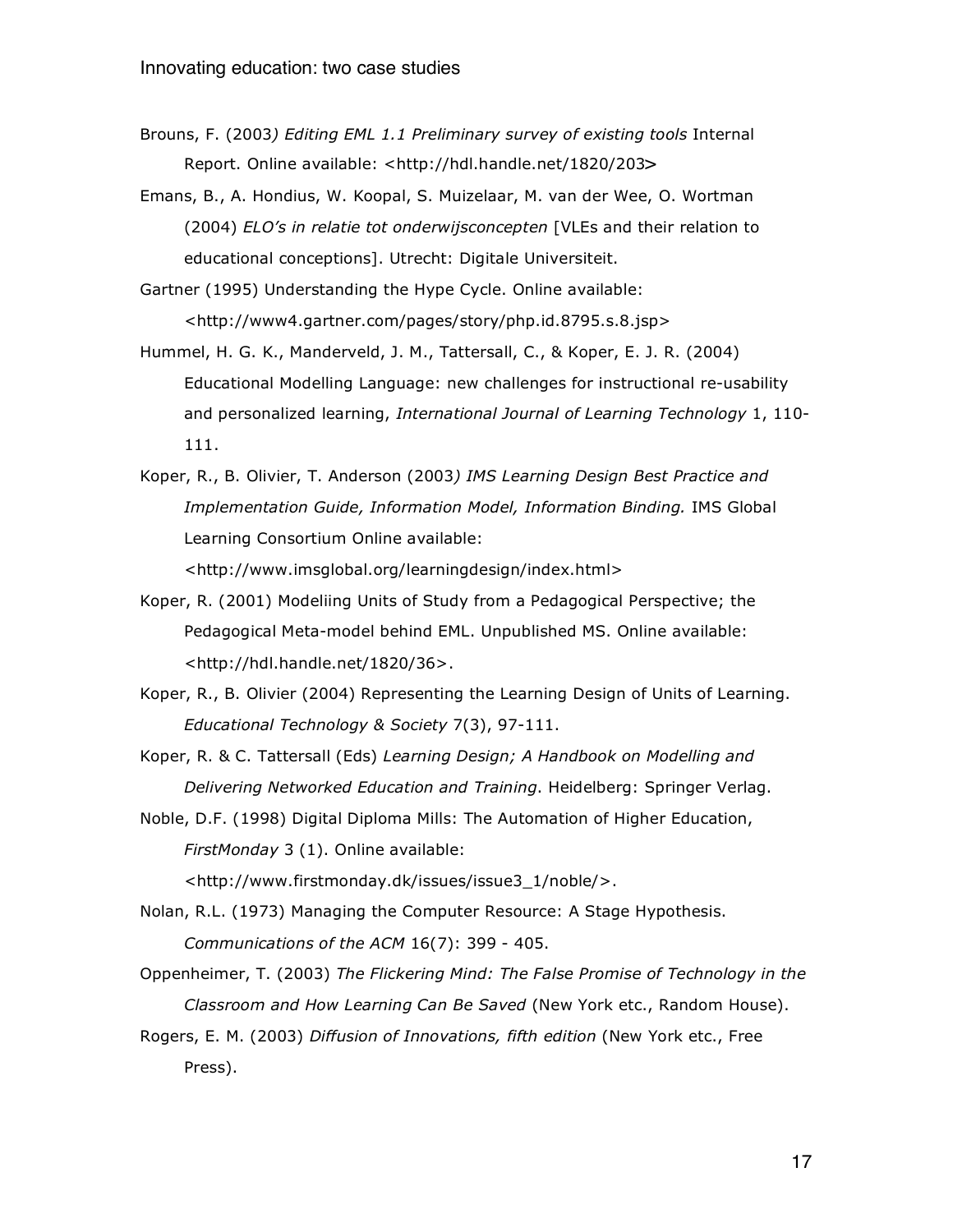- Salmon, G. (2000) E*-Moderating - The Key to Teaching and Learning Online* (London, Kogan Page).
- Schlusmans, K.H.L.A., Koper, E.J.R., & Giesbertz, W.J., (2004). Work processes for the development of integrated e-learning courses. In W. Jochems, J. van Merriënboer, & E.J.R. Koper, Integrated eLearning (pp. 126-138). London: RoutledgeFalmer.
- Sloep, P.B. (2004a) *Leerobjecten voor gedistribueerde leeromgevingen* [Learning Objects for Distributed Learning Environments] Inaugural Address. (Eindhoven, Fontys Hogescholen).
- Sloep, P.B. (2004b) Reuse, portability and interoperability of learning content: Or, why educational modelling languages? In: R. McGreal (ed.) Online education using learning objects. London, New York: Routledge Falmer. pp. 128-138.
- Sloep, P.B., Hummel, H., and Manderveld, J. (2005) *Designing instruction and learning with IMS Learning Design*. In: Koper, R. & C. Tattersall (Eds) *Learning Design; A Handbook on Modelling and Delivering Networked Education and Training*. Heidelberg: Springer Verlag, pp. 133-175.
- Tattersall, C. H. Vogten, R. Koper (2005) An architecture for delivery of e-learning courses. In: Koper, R. & C. Tattersall (Eds) *Learning Design; A Handbook on Modelling and Delivering Networked Education and Training*. Heidelberg: Springer Verlag, pp. 55- 66.
- Vogten, H., R. Koper, H. Martens, C. Tattersall (2005). An architecture for Learning Design Engines. In: Koper, R. & C. Tattersall (Eds) *Learning Design; A Handbook on Modelling and Delivering Networked Education and Training*. Heidelberg: Springer Verlag, pp. 67 – 83.
- Vogten, H., Tattersall, C., Koper, R., Van Rosmalen, P., Brouns, F., Van Bruggen, J. Sloep, P., Martens, H. (submitted) Implementing a learning design engine as a collection of finite state machines.
- Wilson, S. Architectures to support authoring and content management with Learning Design. In: In: Koper, R. & C. Tattersall (Eds) *Learning Design; A Handbook on Modelling and Delivering Networked Education and Training*. Heidelberg: Springer Verlag, pp. 41- 63.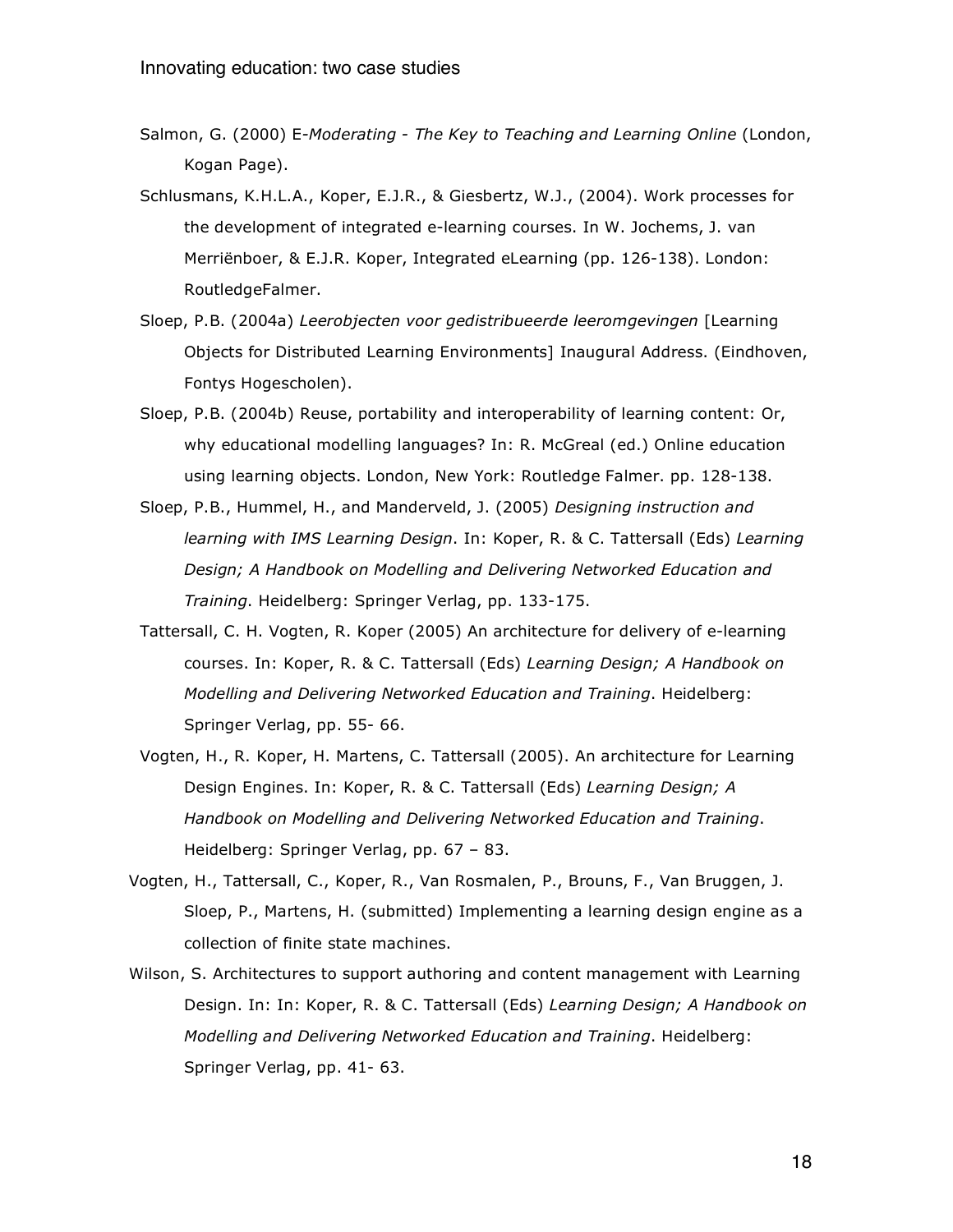# ACKNOWLEDGEMENT

The authors wish to thank teachers and the numerous students who diligently filled out forms, participated in interviews, in short provided the raw data for the evaluation reports on which this paper is based.

We also wish to thank the management and staff of the Schloss Dagstuhl International Conference and Research Centre for Computer Science for providing a pleasant, stimulating and well-organised environment for the writing of this article.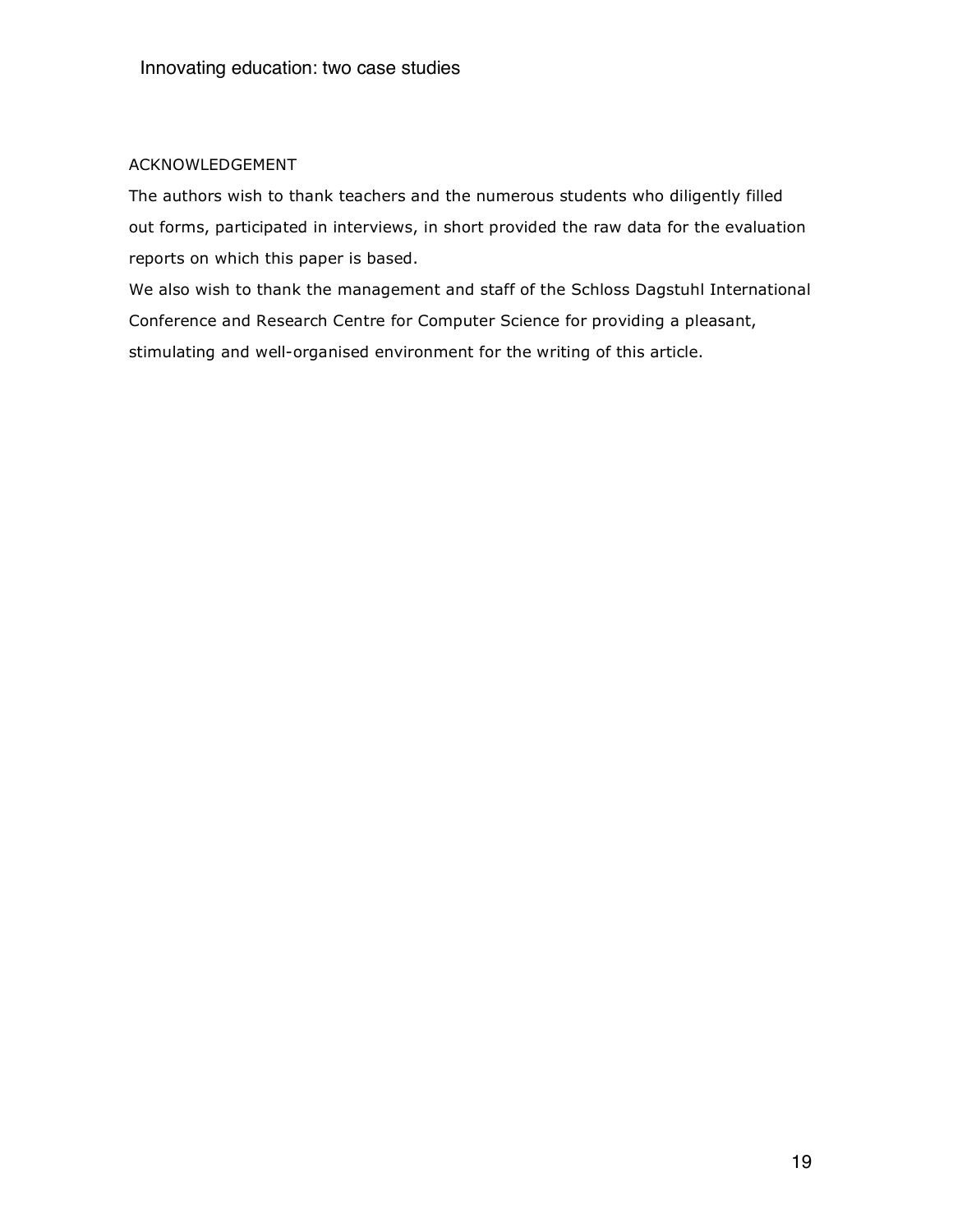|            | School 1                                | School 2                             |  |  |
|------------|-----------------------------------------|--------------------------------------|--|--|
| students   | day-time, on-campus students;           | distance, off-campus students;       |  |  |
|            | homogeneous group                       | heterogeneous group                  |  |  |
| institute  | institute for higher professional       | institute for higher, open, distance |  |  |
|            | education                               | learning                             |  |  |
| developers | regular teachers with support from      | multidisciplinary teams of content   |  |  |
|            | instructional designers and EML experts | experts, EML experts, and            |  |  |
|            |                                         | instructional designers              |  |  |
| tutors     | different group than the developers     | same group as the developers         |  |  |
|            |                                         | (content experts)                    |  |  |

TABLE 1 Some significant differences between the learning philosophies and environments of schools of case 1 and 2